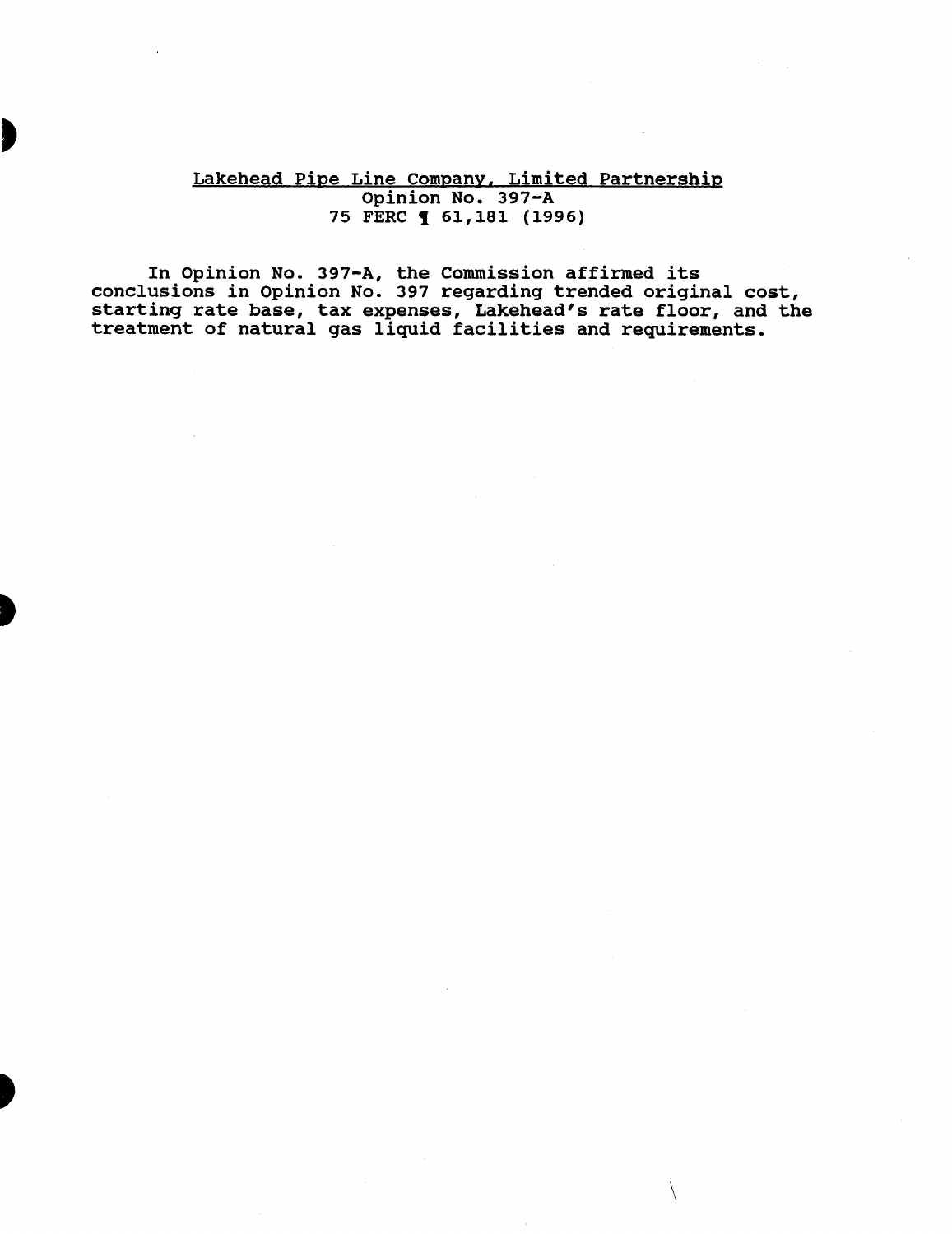Lakehead Pipe Line Company, Limited Partnership Opinion No. 397-A Opinion and Order Denying Rehearing and Clarifying Opinion No. 397 75 FERC **1** 61,181 (1996)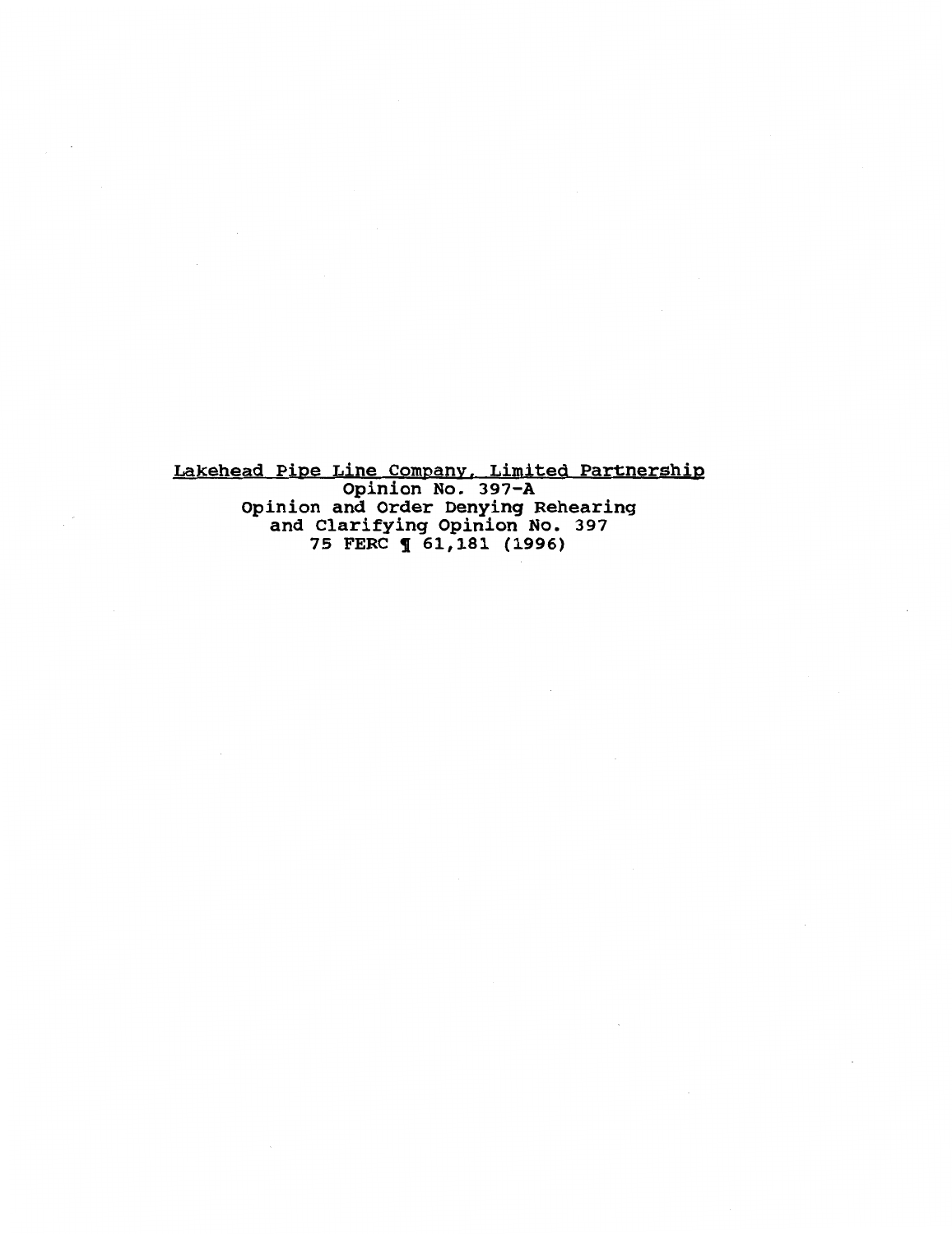ţ

# [1 61,181]

# Lakehead Pipe Line Company, Limited Partnership, Docket Nos. IS92-27-001, IS93-4-001, and IS93-33-002

Opinion No. 397-A; Opinion and Order Denying Rehearing and Clarifying Opinion No. 397

### (Issued May 17, 1996)

## Before Commissioners: Elizabeth Anne Moler, Chair; Vicky A. Bailey, James J. Hoecker, William L. Massey, and Donald F. Santa, Jr.

### $[Option No. 397-A Test]$

On June 15, 1995, the Commission issued Opinion No. 397<sup>1</sup> in which the Commission addressed Lakehead Pipe Line Company, Limited Partnership's (Lakehead) rates for the shipment of crude oil and natural gas liquids (NGL) through its system and issues concerning Lakehead's conduct of its NGL business. On July 17, 1995, Lakehead, the Association of Oil Pipe Lines (AOPL), and the Canadian Association of Petroleum Producers and the Alberta Department of Energy (the Canadian Association) filed requests for rehearing.<sup>2</sup> In addition, the Coalition of Publicly Traded Partnerships (Coalition) and SFPP, Inc. (SFPP) each filed a motion for leave to file an *amicus* curiae brief in support of Lakehead's request for rehearing. The Commission grants those motions. 3 As discussed below, the Commission denies rehearing of and clarifies Opinion No. 397.

### I. Rate Base Issues

#### A. *Trended Original Cost*

In Opinion No. 397, the Commission concluded that trended original cost (TOC), rather than depreciated original cost (DOC), is the appropriate form of rate base to use in determining Lakehead's rates. In doing that, the Commission rejected several arguments presented by the Canadian Association in support of DOC as opposed to TOC. The Canadian Association seeks rehearing.

The Commission will not repeat its discussion of why it adopted TOC in Opinion No. 154-B<sup>4</sup> as the appropriate form of rate base to replace the valuation rate base.<sup>5</sup>

The Canadian Association first maintains that the Commission erred in applying TOC to Lakehead without engaging in a case-specific analysis and determining that the resulting rates are just and reasonable. It accepts the Commission's conclusion that TOC and DOC are essentially the same over time. However, it submits that the Commission's conclusion "is correct only if TOC and DOC are both applied (1) beginning in 'year zero' and  $(2)$  to the same rate base."<sup>6</sup> It asserts that, in this case, Lakehead calculated its rates under TOC even though it had not charged TOC-based lower rates since 1983. It describes this "phantom" trending as insupportable because it is the same as if shippers proposed switching from TOC to DOC in midstream. It

<sup>1</sup> Lakehead Pipe Line Company, Limited Part*nership.* 71 FERC I 61,338(1995).

<sup>2</sup> Lakehead and the Canadian Association also seek clarification of some matters.

<sup>3</sup> The Commission also grants Navajo Refining Company's (Navajo) request to file a "suggestion" in response to SFPP's brief. See discussion infra.

• *Williams P/pt: Line Co.,* 31 FERC I 61.377 (1985), order on reh'g, Opinion No. 154-C, 33 FERC ' 61,327 (1985).

s See id. and the discussion in *Lakehead Pipt: Line Company, Limited Partnership,* 71 FERC 161,338. at p. 62,306 (1995).

6 Request for Rehearing and clarification at p. *7.* 

**Federal Energy Guidelines**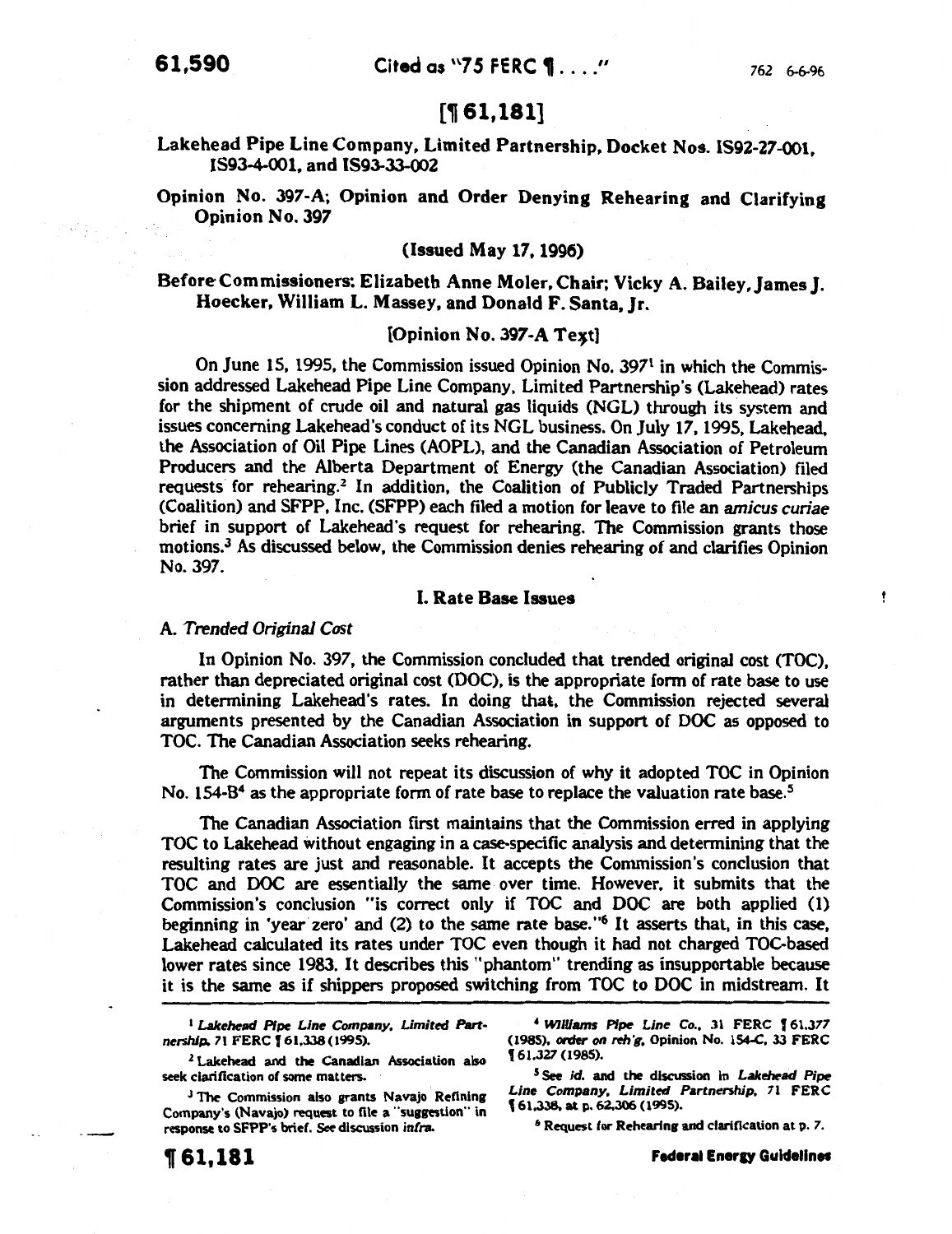relates that Lakehead's rate base in 1992 is \$98.8 million higher under TOC than under DOC. It concludes that the Commission should determine that TOC does not produce just and reasonable rates or should require Lakehead to start trending in 1992 based on the net depreciated original cost of its rate base in 1992.

The issue is the appropriate starting point for the institution of TOC. The Canadian Association maintains that 1992 (the test year) is the appropriate period rather than when TOC was adopted. It bases this argument on the fact that Lakehead did not charge TOC-based rates prior to the instant rate filing. The Commission rejects the Canadian Association's argument. In Opinion No. 154-B, the Commission adopted ·TOC as part of the methodology to "test the reasonableness of oil pipeline rates on a case-by-case basis", at which time, "the Commission will determine whether the 'end result' of this methodology produces just and reasonable rates. *"7* The appropriate starting point for trending an oil pipeline's rate base under TOC was when the new methodology became effective for oil pipelines. At that time, the valuation method was inoperative and the new methodology was operative. Lakehead did not have to file for new rates under TOC to activate the new methodology. If a shipper had filed a complaint from that point on, Lakehead's rates would have been analyzed under TOC and not under the previous valuation methodology. DOC was and is irrelevant to this issue because it was never used as the rate base. There is no phantom trending of the starting rate base because trending began at the appropriate starting point. To conclude. TOC produces just and reasonable rates.

The Canadian Association also maintains that the application of TOC is unreasonable because it will not further the Commission's policy goals for which TOC was adopted. It submits that because Lakehead has been in operation since 1949 it, unlike new pipelines, does not require TOC to allow it to charge more competitive rates. It contends that old pipelines, like Lakehead, were not the intended beneficiaries of TOC and that Lakehead does not face the front-end load problem faced by new pipelines under DOC. It maintains that the protection of intergenerational equity is not, standing alone, a sufficient basis to support TOC in this case.

The Commission rejects the Canadian Association's argument. The Commission adopted TOC for all oil pipelines, not just new pipelines. Because, as admitted by the Canadian Association, TOC and DOC are essentially the same over time, there is no reason to reject TOC for all oil pipelines.

#### B. *Starting Rate Base*

In Opinion No. 397, the Commission concluded that the Canadian Association had not shown that Lakehead was not entitled to a starting rate base as adopted in Opinion No. 154-B. The Commission found that the Canadian Association failed to meet its burden of showing that investors had not relied upon the valuation rate base replaced by TOC. The Commission stated:

Opinion No. 154-C set forth as one avenue for showing no reliance on future earnings under a valuation rate base, the existence of earnings in past years higher than those allowed under valuation. The Commission agrees with Lakehead that the Canadian Association has not met its burden under that avenue. This is because Lakehead's actual earnings on valuation of 9.3 percent in 1983 and 9.8 percent in 1984 are not so much higher than allowed earnings of eight percent so

7 31 FERC f 61,377, at p. 61,838.

FERC Reports

**161.181** 

I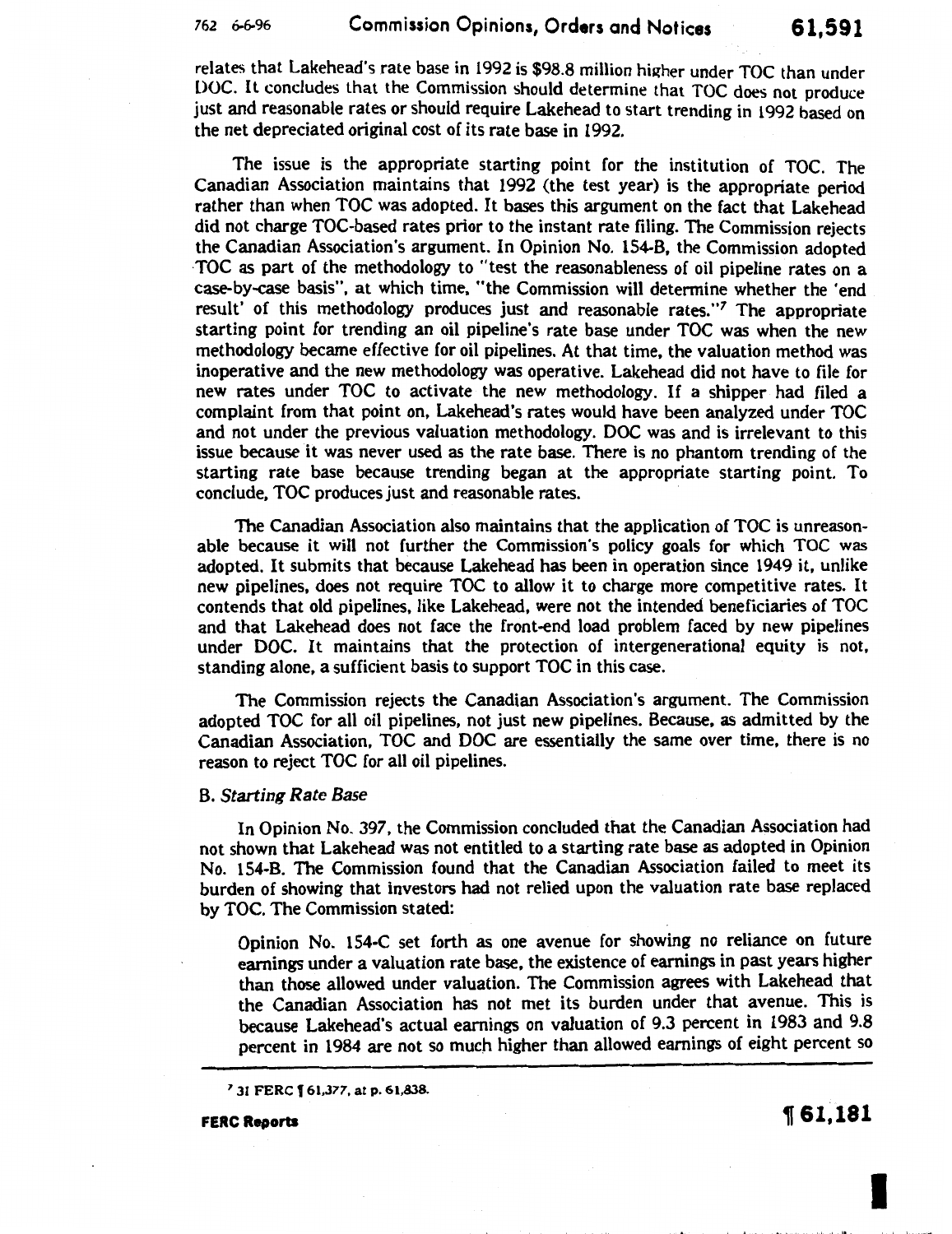**61,592** Cited as "75 FERC  $\P$ ...." 762 6-6-96

ł

as to rebut the presumption of entitlement to a starting rate base. In addition, the Commission does not find relevant the data about Lakehead's earnings on its equity capital. This is because that data is nothing more than the earnings on valuation adjusted to reflect earnings from an accounting standpoint as earnings on equity capital. This data thus provides no additional pertinent information beyond that provided by earnings on valuation.8

The Commission will not repeat its discussion of why it adopted a starting rate base in Opinion No. 154-B to bridge the transition from valuation to TOC.9

The Canadian Association maintains that the Commission's application of a starting rate base to Lakehead directly violates the D.C. Circuit's decision in *Farmers Union Central Exchange v. FERC.*<sup>10</sup> The Canadian Association first argues that this is so because the starting rate base is a valuation methodology, which is not cost-based, and which will permit the reaping of "creamy returns." The Canadian Association next submits that *Farmers Union* prohibited the adoption of a transition methodology based on the expectation that an unlawful methodology would continue to be applied.

The Canadian Association also maintains that it has established that a starting rate base is not appropriate in this case. It argues that Lakehead's earnings on valuation were 23 percent and 16 percent higher in 1983 and in 1994, respectively, than the allowed 8 percent earnings, and that this is substantial excess earnings. It adds that the Opinion No. 154-B standard, in any event, does not involve a specific degree of higher earnings, but only higher earnings.

Last, the Canadian Association submits that the Commission's analysis approving TOC contradicts its decision about starting rate base, because the former ignores the valuation methodology in analyzing TOC while the latter finds valuation reliance dispositive in the adoption of a starting rate base. It asserts that Lakehead's prior history under valuation should not be a basis for the approval of the starting rate base for Lakehead.

It is true that *Farmers Union II* questioned the need for transitional rate bases. <sup>11</sup> However, the Commission found, in Opinion No. 154-B, that a starting rate base was needed because pipeline investors had long relied on a rate base adjusted for inflation. The essence of this conclusion was that investors had foregone current allowed earnings reflecting that inflation in order to have the opportunity to collect the higher earnings in the future. However, Opinion No. 154-B permits participants in a rate case to attempt to prove that a particular company is not entitled to the starting rate base there adopted.

The Commission adheres to its conclusion that Lakehead's "earnings on valuation of 9.3 percent in 1983 and 9.8 percent in 1984 are not so much higher than allowed earnings of eight percent so as to rebut the presumption of entitlement to a starting rate base." 12 Further, as noted in Opinion No. 397, "Lakehead's earnings on valuation from 1985 through 1990 were actually lower and range from 8.5 percent (1985) to 7.05

Omitted).

<sup>9</sup> Williams Pipe Line Co., 31 FERC 161,377 <sup>11</sup> Id. at pp. 1517-18. (1985), *order on reh'g*, Opinion No. 154-C, 33 FERC 161,327 (1985). See 71 FERC 161,338, at p. 62,309. <sup>12</sup> 71 FERC 161,338, at p. 62,312.

<sup>8</sup> 71 FERC  $\uparrow$  61,338, at pp. 62,311-12 (Footnote 10 734 F.2d 1486 (D.C. Cir. 1984) (Farmers ted).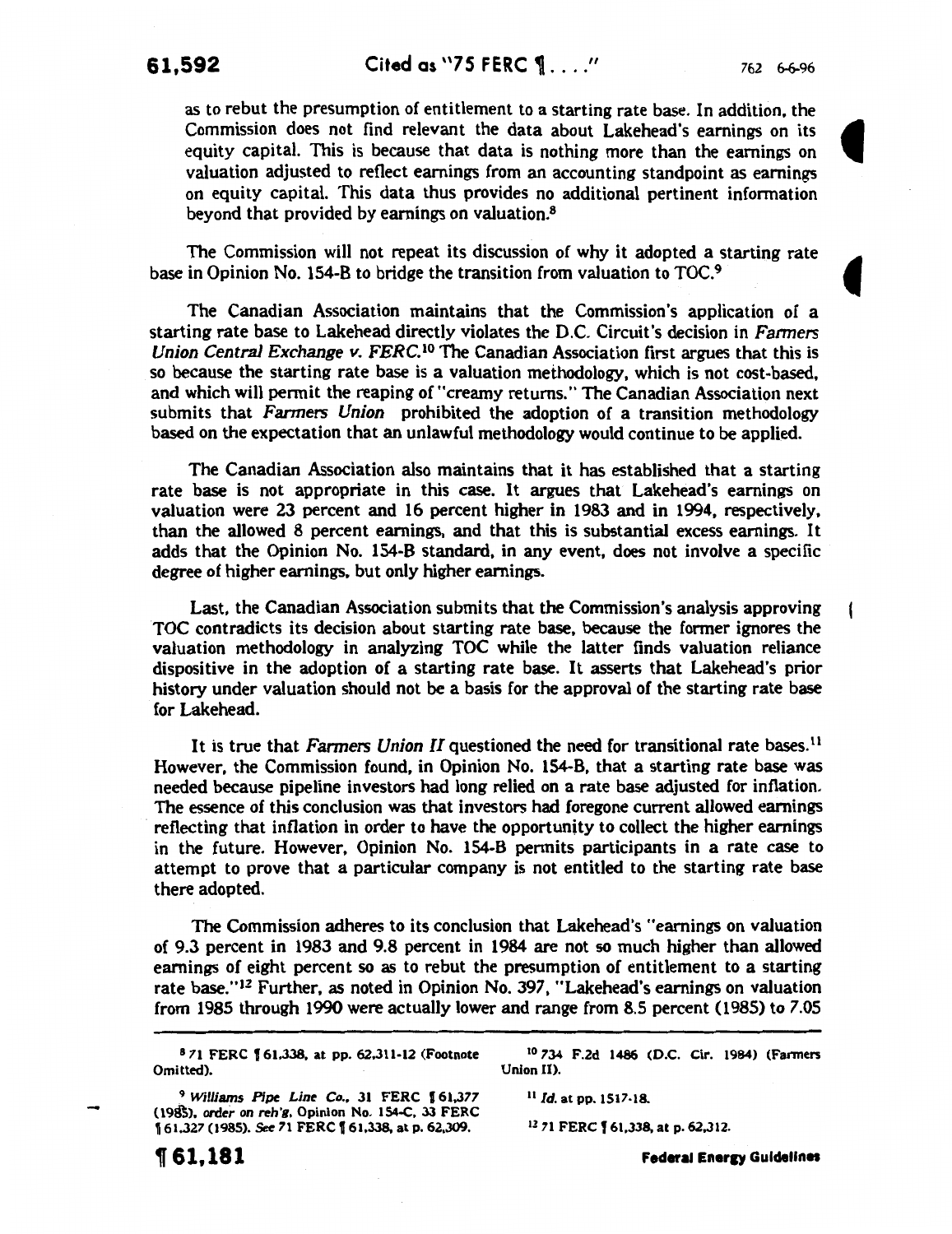percent (1990). <sup>"13</sup> Thus, while it is true that the Opinion No. 154-B standard specifies "earnings in past years higher than those allowed under valuation,"<sup>14</sup> that does not mean that earnings could not be above valuation in some years.

Last, the Commission sees no error in its analysis of starting rate base compared to its analysis of TOC. The Commission ignores the past (i.e., valuation method) in analyzing TOC versus DOC because that analysis must begin at the time the new rate base is adopted. The Commission did not ignore the inflation factor in valuation in adopting a starting rate base because earnings may have been foregone.<sup>15</sup> In short, the two analyses are not inconsistent because they are different in purpose and nature.

### II. Tax Expense

In Order No. 397, the Commission concluded that Lakehead is not entitled to an income tax allowance for income attributable to limited partnership interests held by individuals. The Commission stated:

This is because those individuals do not pay a corporate income tax. Since there is no corporate income tax paid, there should be no corporate income tax allowance built into Lakehead's rates with respect to income attributable to individual limited partners. This comports with the principle that there should not be an element in the cost-of-service to cover costs that are not incurred.

The individual limited partners are entitled to an after tax return "commensurate with returns on investments in other enterprises having corresponding risks." If Lakehead were to receive a corporate tax allowance with respect to individual limited partners, Lakehead and those investors would be earning an after tax return on equity in excess of that to which they are entitled for Lakehead's risks.

This would overcompensate Lakehead for its risk. It is true that Lakehead's individual limited partners will pay income taxes on their share of partnership income. However, with respect to those partners, the corporate level of income tax has been avoided and no tax allowance is needed to ensure that the partnership has the opportunity to earn its allowed return on equity.<sup>16</sup>

Lakehead seeks rehearing of that conclusion.17 The Coalition and SFPP in their *amicus curiae* briefs also ask the Commission to overturn its conclusion.<sup>18</sup> The Canadian Association seeks clarification that Lakehead is not entitled to an income tax allowance for income that is received by individuals, but is allocated to its corporate partners for tax purposes.

Lakehead maintains that the Commission arbitrarily failed to consider the adverse impact of Opinion No. 397's decision on the market value of the Lakehead partnership units held by the public.<sup>19</sup> It adds that the market did not predict that decision because the Commission provided, in the past, a full tax allowance to partnerships,

1 4 Opinion No. 154-C, 33 FERC f 61,327, at p. 61,641.

IS However, unlike TOC, there was no capitalization of inflation for future recovery via amortization. *See* ARCO *Pipeline* Corp., 52 FERC f 61,055. at p. 61.237 (1990).

<sup>16</sup> 71 FERC **[61,338**, at p. 62,315.

<sup>17</sup> Lakehead's request for oral argument is denied.

18 SFPP endorses and adopts Lakehead's arguments on the merits in Lakehead's rehearing petition.

<sup>19</sup> Lakehead's units are traded on the New York stock exchange.

' .

<sup>13</sup>*Id.* n.39.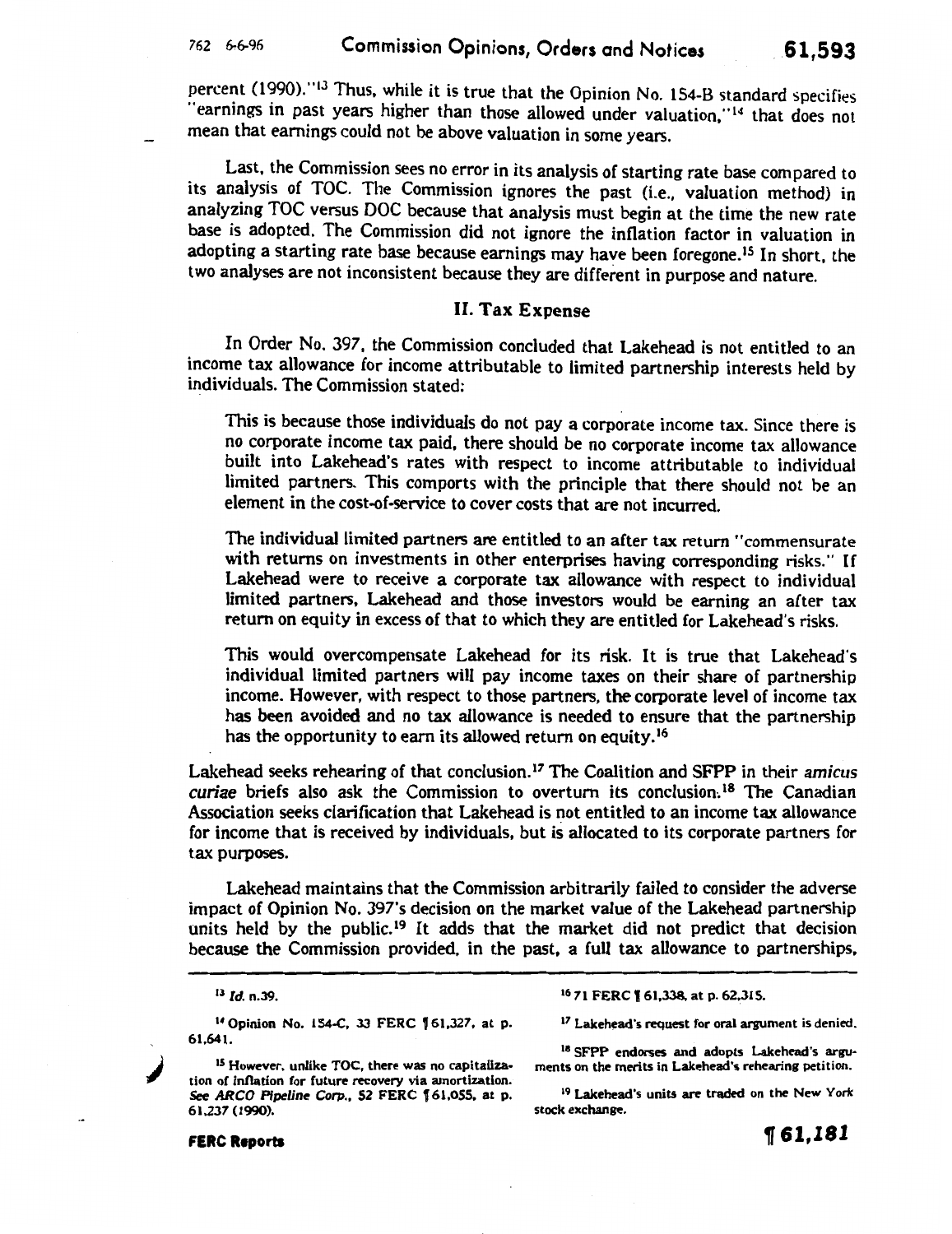including limited partnerships.<sup>20</sup> It also refers to *Ocean States Power*,<sup>21</sup> where the Commission provided a tax allowance for "a partnership in which some partners will not be corporations."<sup>22</sup> Last, it maintains that Opinion No. 397 will discourage the limited partnership vehicle as a means for raising capital for the pipeline industry at a lower cost through increased sources of supply of capital.<sup>23</sup>

While the Commission must consider the financial integrity of its regulated companies, there is no argument here that Lakehead's financial integrity is even remotely in jeopardy owing to Opinion No. 397. In *Ocean States Power,* the issue of the appropriate income tax rate was considered. No participant raised the issue of whether an income tax allowance should be denied with respect to individual partners. In any event, to the extent inconsistent, Ocean States Power was in error. The Commission is not required to perpetuate past errors and permit the recovery of a phantom cost. Similarly, it is not unreasonable to deny the recovery of a phantom cost even if it will have an impact on the raising of capital.

Lakehead next submits that the Commission's "actual taxes paid" rationale does not justify the ruling in this case because, in other contexts, the Commission permits, under the "stand alone" tax policy, a regulated entity to collect a full tax allowance even where no actual tax liability is incurred.<sup>24</sup> It compares partnerships to corporate subsidiaries-"rate payers should be responsible for the tax liability otherwise associated with the revenue generated from jurisdictional activities, without regard to any actual amount paid to the IRS."<sup>25</sup> Similarly, the Coalition claims that the fact that the entity paying the tax is an aggregate of partners rather than a corporation does not make it any less true that tax has been paid. It maintains that because the partner pays tax on his allocated share of income, the tax is analogous to the tax paid by a ( corporation and not a corporate shareholder. Further, it submits that a cash distribution is not the same as a corporate dividend, but is a non-taxable return on the partner's capital.

Lakehead has misconstrued the Commission's policy as to actual taxes paid. As with other projected cost-of-service items, the Commission does not true up the difference between projected test period income taxes used to establish a tax allowance in a rate case, and the actual amounts incurred during the period the rates are in effect. Nevertheless, the Commission as part of its ongoing audit activities does review taxes incurred by pipelines. If the Commission finds that the amount of corporate income taxes reflected in a pipeline's rates is not representative of the amount of taxes actually being incurred by the pipeline, the Commission will adjust the tax allowance in future rate cases to a representative level of taxes actually incurred.<sup>26</sup>

lO *E.g., Riverside Pipeline Company, L.P.,* 44 FERC **f** 61,309 (1989).

<sup>21</sup> 38 FERC **[** 61.140 (1987).

<sup>22</sup> Id. at p. 61,379.

<sup>23</sup> In a letter to Chair Moler, dated June 22, 1995, PaineWebber Incorporated makes arguments similar to those of Lakehead and AOPL. Because PaineWebber is not a party, the Commission will not expressly address PaineWebber's arguments, which are similar to those made by parties.

<sup>24</sup>*Citing* Northern *Border Pipeline Co.,* 67 FERC  $\left[61,194, \text{at pp. }61,110-11\right]$  (1994).

2S Request for Rehearing at pp. 22, 23.

<sup>26</sup> The Commission computes an income tax allowance based on the pipeline's allowed return on equity (as adjusted) as a surrogate for full review of the pipeline's corporate tax liability. The Commission has found over time that this is a reliable method of determining a pipeline's projected actual tax liability. Unless information from an audit or other source indicates that this method is not appropriate in the circumstances, the Commission will use it to establish the basic tax allowance in rate case proceedings.

**Federal Energy Guidelines**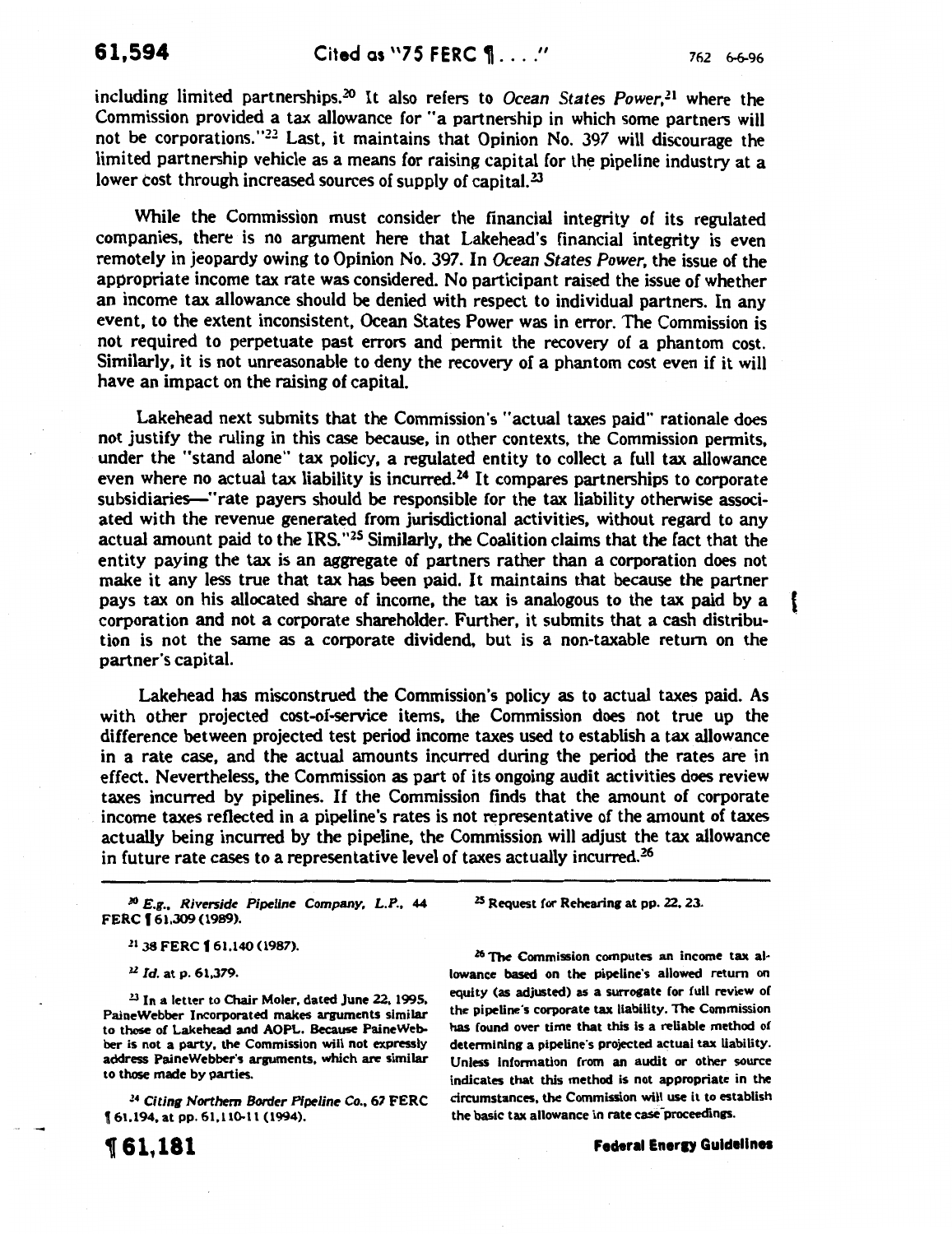As to its arguments regarding actual taxes paid versus the stand alone tax policy, Lakehead again is incorrect. The Commission's stand alone policy fully comports with the actual taxes paid principle. In this regard, Lakehead misunderstands the *Northern Border* case. In that case, the Commission explained that there may be situations in which no consolidated income taxes are paid to the IRS because the tax liability generated by some members of the consolidated group is offset by tax deductions generated by other members of the group. The Commission provides a tax allowance in that situation for a jurisdictional pipeline member of the group (based on the pipeline's allowed return on equity) because the allowed equity return generates an actual tax liability for the pipeline that must be paid to the IRS, either in cash or through the use of another member's deductions. As stated in *Northern Border,* either way, the tax liability of the jurisdictional company is a real cost of providing service. In contrast, there is no corporate tax liability associated with individual partners' equity return and therefore it is not appropriate to allow Lakehead to collect for such amounts in its cost of service.

The Coalition argues otherwise, that the tax paid by individual partners is analogous to that paid by a corporation, but the Commission disagrees. Rather, the tax paid by partners who are individuals is similar to the tax paid on dividends by individuals who are corporate shareholders. If the Commission were to permit a tax allowance for the taxes paid by individual limited partners, it would be analogous to the Commission permitting a tax allowance for the taxes paid by the shareholders of a corporation on the dividends they receive. Conversely, permitting a tax allowance only for the corporate partners allows both the individual stockholders of the corporate limited partners and the individual limited partners to earn a return on equity in the partnership commensurate with Lakehead's risk.

The existence of owners that are not corporations is akin to finding in an audit that a pipeline has incurred taxes that are less than the amount of corporate income taxes reflected in its rates. If taxes paid are consistently less than the corporate tax allowance, the Commission will adjust the tax allowance downward, since otherwise the pipeline would overrecover the cost of its taxes. The Commission must do the same here, where the pipeline is a partnership whose owners are not all corporations and thus have a corporate tax liability that is less than if all the partners were corporations. As Lakehead's tax allowance reflects a corporate tax on all the partnership earnings, it too must be adjusted downward.

Lakehead maintains that the Commission's comparison of tax liability imposed at the corporate level was simplistic because the Commission should have looked at the alternatives from the investor's point of view. It refers to several circumstances where shareholders pay no taxes and to the fact that individual stockholders are taxed only if dividends are distributed. It states that a partnership interest owner is taxed on the owner's allocable share of the partnership's net income, regardless of the amount actually distributed in cash. It concludes that therefore "it simply cannot be assumed that the ultimate tax bill paid on a partnership's net income will be smaller than the ultimate tax bill paid on a corporation's net income."27 The Coalition also maintains that, under the corporate model, not all corporate earnings are subject to double taxation. It refers to earnings retained rather than distributed to shareholders and stock that is owned by tax exempt entities. It further states that the highest corporate tax rate is 35 percent and the highest tax rate for individuals is 39.6 percent. It

*)* 

 $27$  Request for rehearing at p. 26.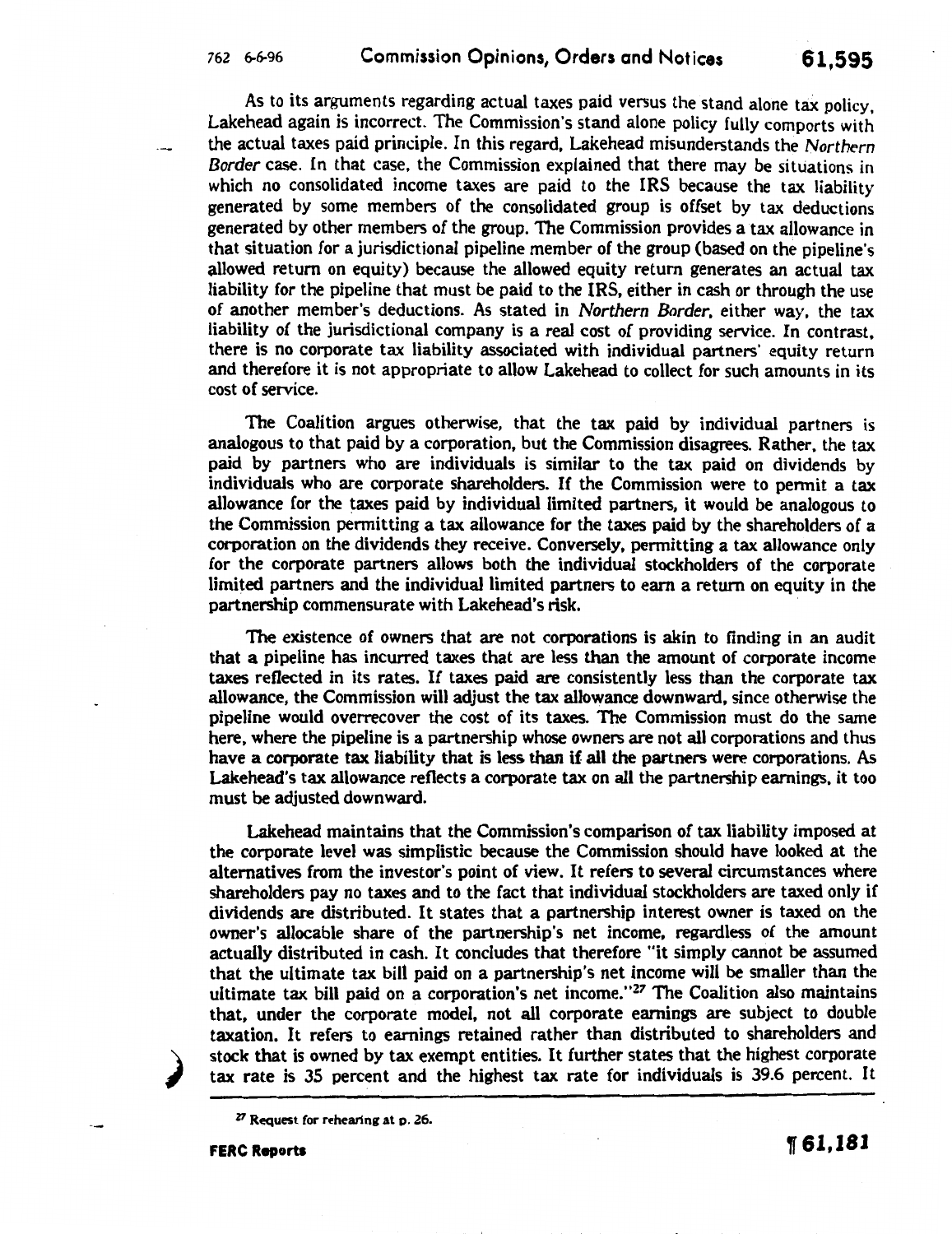1 .

concludes that all this shows is that it is not fixed or predictable to compute the difference between the overall tax rate paid by a publicly-held limited partnership and a corporation.

The Commission adheres to the simple example of Opinion No. 397, because it shows the impact of this issue on the return to investors without regard to matters that simply put are beside the point. That is, the appropriate comparison is in the context of the allowed return on equity to Lakehead's investors from Lakehead and not with the individual investors' own tax situations or whether earnings are or are not distributed.

Lakehead also claims that the Commission's decision contravenes Congressional intent by discouraging the master limited partnership structure that Congress permitted in adding section  $7704$  to the Internal Revenue Code.<sup>28</sup> The Coalition also maintains that the Commission has contravened the policy underlying section 7704 of the I.R.C. by denying Lakehead a tax allowance, which is allowed other pipelines, solely on the basis of its partnership structure.

The Commission is denying Lakehead this particular tax allowance because that tax expense does not exist. Congress did not endorse phantom taxes in enacting section 7704 of the I.R.C. It simply endorsed this particular form (partnership) in connection with taxing an enterprise. That form should be advantageous on its own merits without the addition of phantom taxes in a cost-of-service just as it is advantageous for companies without a cost of service that are covered by section 7704's exception.

Lakehead asserts that the Commission has penalized it for tax purposes, but has disregarded its change in status to a partnership from a corporation. It refers to its  $\mathbb{R}$ failure to seek a step-up in basis for its rate base to reflect what the partnership investors paid for their partnership interests. It also states that its rates with the tax allowance are no higher than they would be if it were a corporation (and possibly lower owing to greater leverage in its capital structure). It argues that fairness requires an acquisition adjustment since the acquisition made possible the reduced tax allowance. Further, it maintains that the issue of its appropriate rate of return on equity must be revisited.

Lakehead's choosing not to seek a step-up in basis when the partnership was formed was its own, as was its choosing during litigation to stipulate to the appropriate rate of return on equity. It would be inappropriate to consider or revisit those issues.

Next, the Coalition claims that the Commission's decision will be hard to administer because it is difficult to know on an ongoing basis who the public individual partners are. It refers to units held in street name by brokers, which information a pipeline receives yearly.

The Commission sees no reason that a yearly listing of partners would not be frequent enough to determine whether a change in the mix of corporate and individual . partners were sizeable enough to merit a change in rates under the cost-of-service method.

SFPP argues that, if the Commission is not at present inclined to revise Opinion No. 397's income tax ruling, it should hold it in abeyance while it initiates a broader inquiry into what, if any, policy changes it should adopt with respect to publicly traded partnership pipelines. It maintains this will make available a broad range of perspec-

28 I.R.C. § 7704.

, 61,181 Federal Eneru Guidelines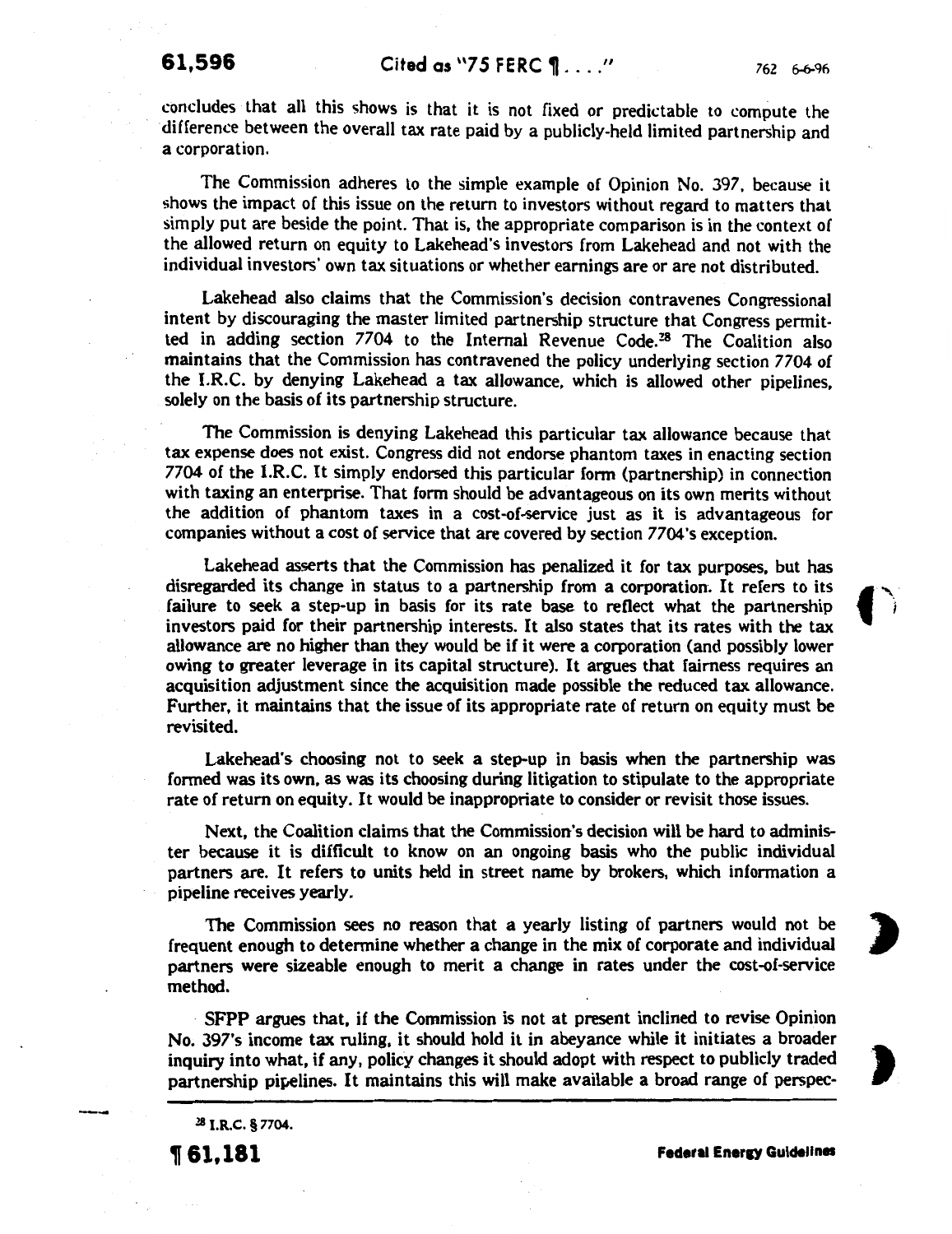tives, facts about the practical implications of the decision, and its impact on form of organization and investments.<sup>29</sup> Lakehead also maintains that the Commission should have proceeded by notice-and-comment rulemaking rather than acting in an isolated adjudicatory context. It states that this would have allowed for more and fairer input and for transition mechanisms to account for reliance.

The Commission sees no reason to institute a rulemaking or to hold this decision in abeyance. There is simply no need for a broad inquiry for this cost-of-service issue. The Commission also sees no need for transition techniques. This precise issue was never formally adjudicated between the regulated entity and its ratepayers. Thus, it is ·difficult to see how Lakehead could rely on Commission precedent to support the allowance of phantom costs.

Last, the Canadian Association seeks clarification that Lakehead is prevented from receiving a tax allowance for income that is earned by and received by individual partners, but that is allocated for tax purposes to a corporate partner under a curative allocation or other private agreement. The Canadian Association is ·concerned that Lakehead will argue that its tax allowance should be based on which partner pays income tax rather than which partner receives income. Since Lakehead Pipe Line Company, Inc. (Lakehead, Inc.), is a corporate partner, Opinion No. 397 could be read to permit Lakehead to recover all income taxes paid by Lakehead, Inc. The Canadian Association argues that taxes paid through a curative allocation are in effect taxes paid by shareholders on profits from the sale of interest in a utility.<sup>30</sup> The Canadian Association argues that the tax allowance inquiry must focus on the income actually received by the corporate and individual investors and not on the fact that income is distributed to the corporate partner for tax purposes under the curative allocation procedure.<sup>31</sup> According to the Canadian Association, since the gain from the sale of ownership interests was retained by shareholders, the related taxes should not be recoverable from ratepayers.32 The Commission agrees and will clarify its holding in Opinion No. 397 to exclude income taxes paid by a corporate partner under the curative allocation procedure.

30 Section 704(c) of the Internal Revenue Code provides in part:

income, gain, loss, and deduction with respect to property contributed to the partnership by a partner shall be shared among the partners so as to take account of the variation between the basis of the property to the partnership and its fair market value at the time of contribution ...

<sup>31</sup> It is not clear from the Canadian Association's pleading whether it is concerned with only the technical "curative allocation" or with all allocations pursuant to section 704(c) of the Internal Revenue Code. Technically the term "curative allocation" refers only to the method used to "cure" a ceiling limitation on section 704(c) allocations. However, since all allocations of income, gain, loss, or deduction attributable to section 704(c) property shift tax consequences among Lakehead's partners. our findings with respect to the "curative allocation" are meant to apply to all section 704(c) allocations. For purposes of our discussion we will use the term "curative allocation" to refer to all allocations under section 704(c).

12 Although the Canadian Association correctly states that the "curative allocation structure" *per* se is optional, the basic requirement to reallocate partnership taxable income to take into account any variation between the tax basis and its fair market value is *required* by section 704(c) of the Internal Revenue Code and Treas. Reg. Section 1.704-3(a).

, 61,181

*l9* Navajo suggests that the Commission disregard the exhibits proffered by SFPP and the arguments based thereon in SFPP's amicus brief because they are' related to the proceeding in SFPP, L.P., Docket No. OR92-8-000, et *a/.* Refinery Holding Company and El Paso Refinery, L.P., SFPP Shippers, filed a motion to hold in abeyance this proceeding pending receipt of the record in Docket No. OR92-8-000, et al., and to lodge their prepared testimony in Docket No. OR92-8-000, et al. Lakehead filed a response in oppositum to both aspects of the SFPP Shippers' motion. The Commission concludes that the exhibits in Docket No. OR92-8-000. et al., should be rejected. The Commission considered SFPP's arguments in its *amicus curiae* brief solely in connection with resolving the present proceeding. The Commission has not considered the SFPP Shipper's arguments because they were filed out-of-time for filing a brief in this proceeding. Last. the Commission will not hold this rehearing order in abeyance pending receipt of Docket No. OR92-&000.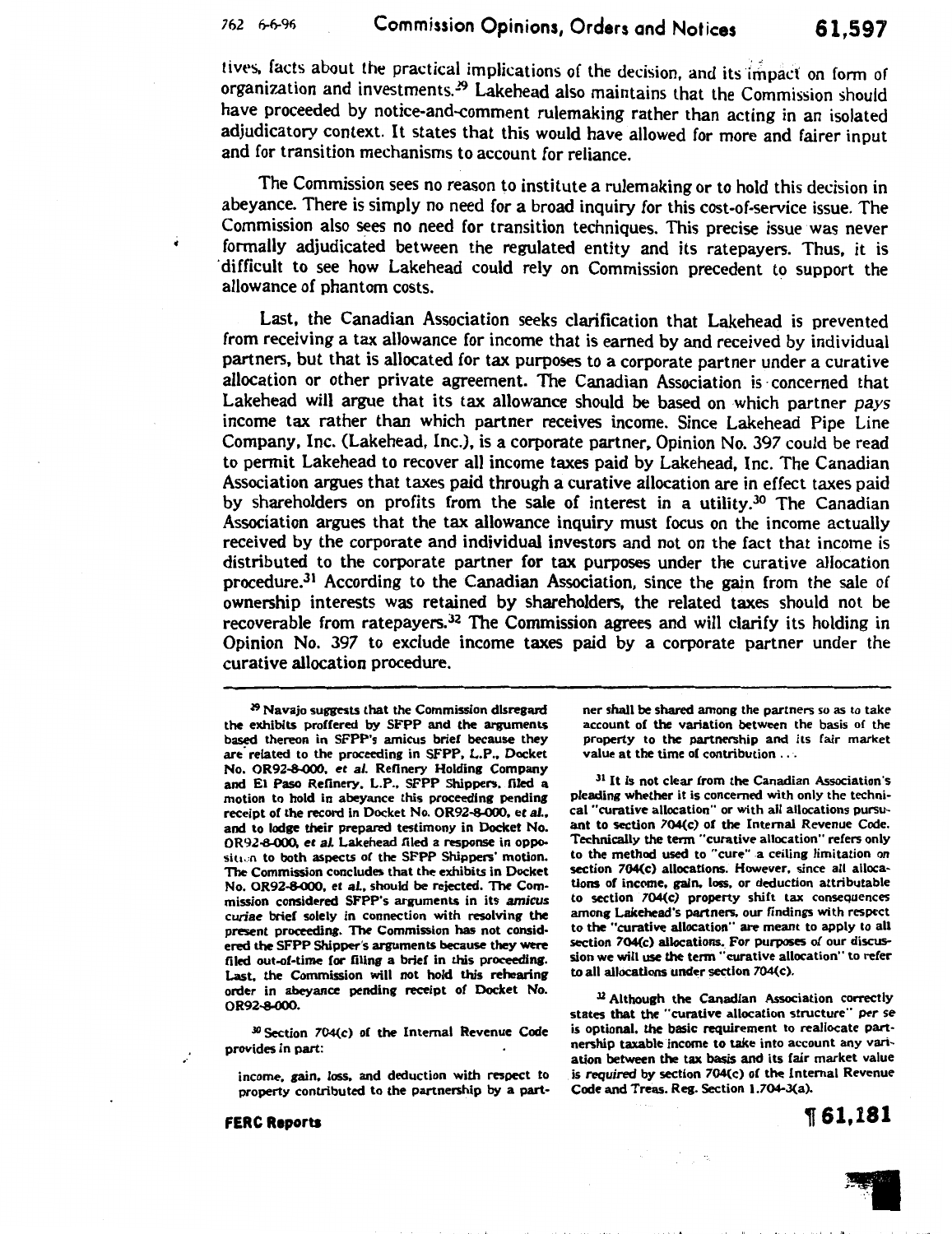When Lakehead was reorganized from a corporation into a partnership, Lakehead, Inc., contributed all of its assets to the partnership in exchange for a 20 percent ownership share of the partnership. The 20 percent interest was based on the fair value of the assets contributed, i.e., Lakehead, Inc., effectively "sold" its assets to the partnership at their fair value. The other 80 percent ownership of the new partnership was effected through the public sale (for cash) of partnership shares.

Under the Internal Revenue Code, the tax value of the assets contributed by Lakehead, Inc., did not change, i.e., the property retained the same "tax basis" as it had when owned by Lakehead, Inc. Because the fair value of the contributed property was more than its tax value, Lakehead, Inc., would have paid tax on the difference between the property's fair value and its tax basis had it sold the property and used the cash to buy partnership shares. In this type of situation, section 704(c} of the Internal Revenue Code requires the partner contributing property (in this case, Lakehead, Inc.} to effectively pay the tax on such gain through the "curative allocation" process.

The curative allocation process re-allocates partnership income, deductions, gains or losses among partners so that more tax liability is assigned to Lakehead, Inc., than would have been absent the curative allocation. Generally, each partner is taxed on the income of the partnership in proportion to the partner's ownership share of the partnership. The curative allocation changes this by shifting the allocation of, *e.g.,*  depreciation deductions away from Lakehead, Inc., and to the other partners. Because Lakehead, Inc., is allocated fewer deductions, its share of the partnership's tax liability is greater. Thus, the liability for corporate income taxes is greater than it would have been based on the proportionate ownership share of the corporate partners. Therefore, rather than a corporate tax being incurred on 20 percent of Lakehead's profits, a higher percentage would actually be subject to corporate tax. This is done to ensure that the partner that contributed property, and not the other partners, pays the tax on the increase in the value of such property.33

The Commission concludes that Lakehead is not entitled to an income tax allowance in connection with taxes attributed to its corporate partner under the curative allocation. Lakehead's income tax allowance must be determined solely according to how the income is attributed on the books of Lakehead. Only in this way will Lakehead's tax allowance provide it with the full amount of income taxes associated with providing utility service, while not overcompensating Lakehead for income taxes that are unrelated to its operations. The fact that income earned by the partnership is re-allocated to the corporate partner in the reporting of income to the I.R.S. in order to "cure" a situation related solely to the value afforded ownership interests upon the formation of the partnership, simply put, is not relevant to the determination of the tax cost associated with providing service. The Commission agrees with the Canadian Association that since the curative allocation taxes are essentially

Under the curative allocation requirement, \$500 of depreciation would be assigned to "B" and \$300 to "A". Thus "A" would be liable for \$102 of income tax on \$300 of taxable income (\$1,200 of income x SO'f. less \$300 of depreciation) and "8" would only be liable for \$34 of income tax on \$100 (\$1,200  $\times$  50% less \$500 of depreciation). "A" would pay an addi· tiona! \$34 tax due to the curative allocation. The curative allocation would be made each year until "A" pays tax on the \$2,000 difference between the fair value of the property it contributed and its tax basis.

'61,181

Federal Energy Guidelines

/

'•

<sup>&</sup>lt;sup>33</sup> To illustrate, assume "A" and "B" form a partnership, each owning a 50 percent share. "A" contributes property with a tax basis of \$8.000 and a fair value of \$10,000. "8" contributes \$10,000 cash. The partnenhip has taxable income before depreciation of \$1,200. The \$8,000 tax basis of the property is depreciated for income tax purposes at a 10 percent rate (i.e., \$800 per year). Each partner would nonnally be allocated one-half of the \$800 of depreciation, or \$400. However. had the tax basis of the property equalled its \$10,000 fair value, "B" would have been entitled to \$500 of depreciation (\$10,000  $\times$  10%  $\times$  50%).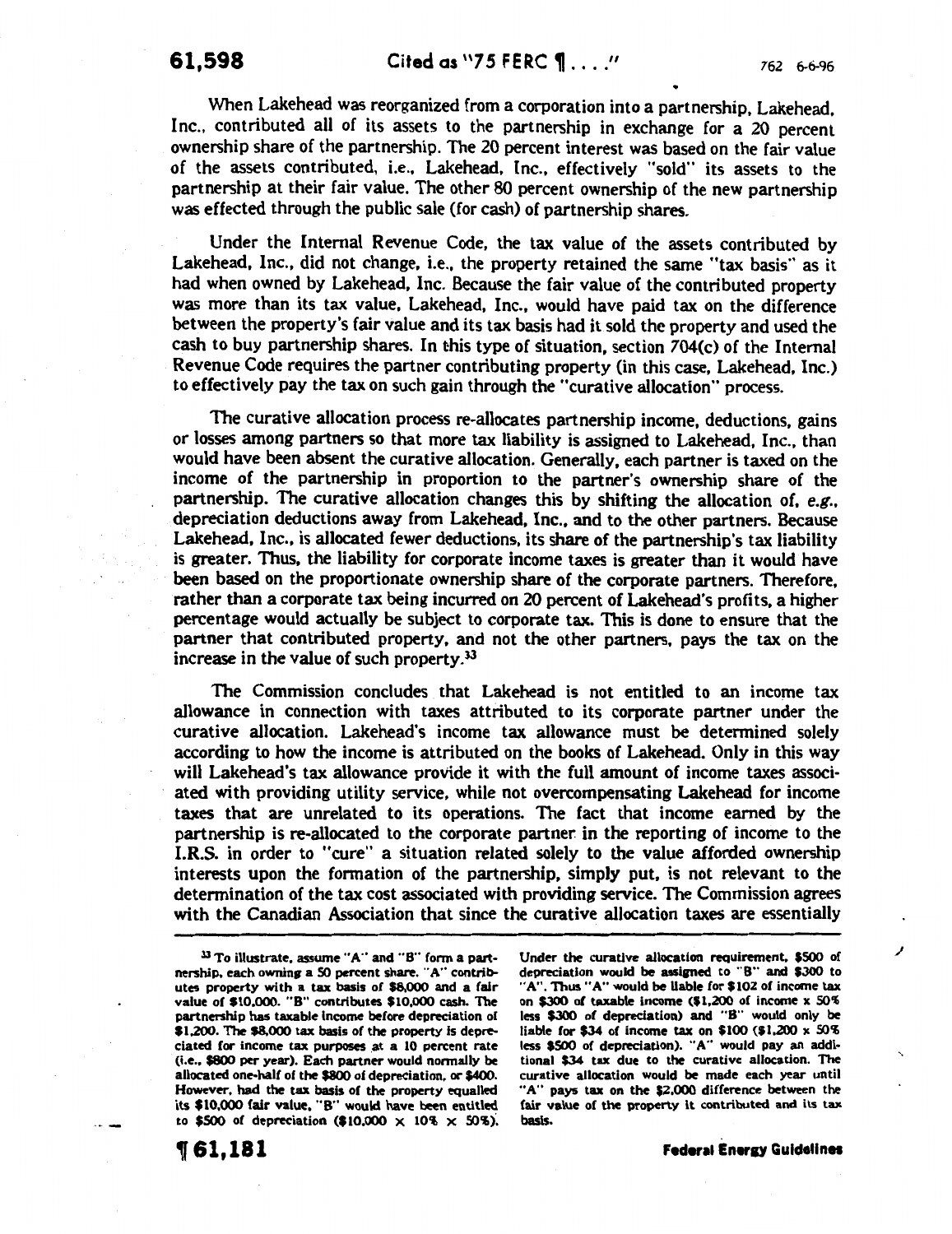taxes on the gain realized by Lakehead, Inc., on its sale of assets to the partnership. Lakehead, Inc., and not ratepayers, must bear the tax associated with such, gain. Since Lakehead is entitled to recoup from ratepayers only the cost of providing service, it is not appropriate to allow it to recover curative allocation taxes, notwithstanding that they are paid by the corporate partner. Accordingly, the language in Opinion No. 397 that "Lakehead should not receive an income tax allowance with respect to income attributable to the limited partnership interests held by individuals" and "there should be no corporate income tax allowance built into Lakehead's rates with respect to income attributable to limited partners"34 is clarified to mean income as attributable on Lakehead's books for earning and distribution purposes to its partners according to their partnership interests and not as attributable in the reporting of income for income tax purposes.<sup>35</sup>

#### III. Rate Floor

In Opinion No. 397, the Commission concluded that Lakehead's rates in effect on October 24, 1991 were not deemed just and reasonable by the Energy Policy Act of 1992, because those rates were subject to a complaint of October 13, 1992, filed by the Canadian Association. However, the Commission also concluded that· the Canadian Association had not sought reparations. Hence, Lakehead's rates were subject to refund down to the level of its effective rates on May 2, 1992.

Lakehead seeks rehearing and argues that its rates in effect on October 24, 1991 (its pre-May 3, 1992 rates) are deemed just and reasonable under the Energy Policy Act because the Canadian Association's October 13, 1992 pleading did not meet either the Commission's or the Interstate Commerce Act's complaint requirements. With respect to the former, it submits that the Canadian Association did not meet the requirements of rule 206 of the Commission's Rules of Practice and Procedure for complaints. With respect to the latter, it maintains that the Canadian Association never asked that the Commission take action against Lakehead's pre-existing rates. The AOPL also argues that the Commission erred in not finding Lakehead's rates to be deemed just and reasonable. The AOPL maintains that the Canadian Association's October 13, 1992 pleading was not a valid complaint because it was captioned as a protest<sup>36</sup> and the Commission did not notice the complaint so that Lakehead could respond or launch an investigation of Lakehead's prior rates.

The Canadian Association also seeks rehearing and argues that it is entitled to reparations for unjust and unreasonable rates in effect prior to May 3, 1992. It maintains that the Commission should apply a common-sense approach to this issue as it did in finding its October 13, 1992 pleading a complaint. It submits that the only rational purpose for filing a complaint against prior rates is to seek reparations. It adds that Lakehead's rates on May 2, 1992, may not be used as a refund floor and it (the Canadian Association) is entitled to refunds down to the level of the rates found to be just and reasonable.

The Commission adheres to its conclusion that the Canadian Association had filed a complaint against Lakehead's rates under section 13 of the ICA. That was the substance of its October 13, 1992 protest filing whether or not it was styled as a

<sup>34</sup> 71 FERC **[61,338**, at p. 62,315.

36 18 C.F.R. § 385.2002.

<sup>35</sup> In light of this result, there is no need to consider the Canadian Association's "acquisition adjustment" argument.

FERC Reports

Ĵ

1·61,181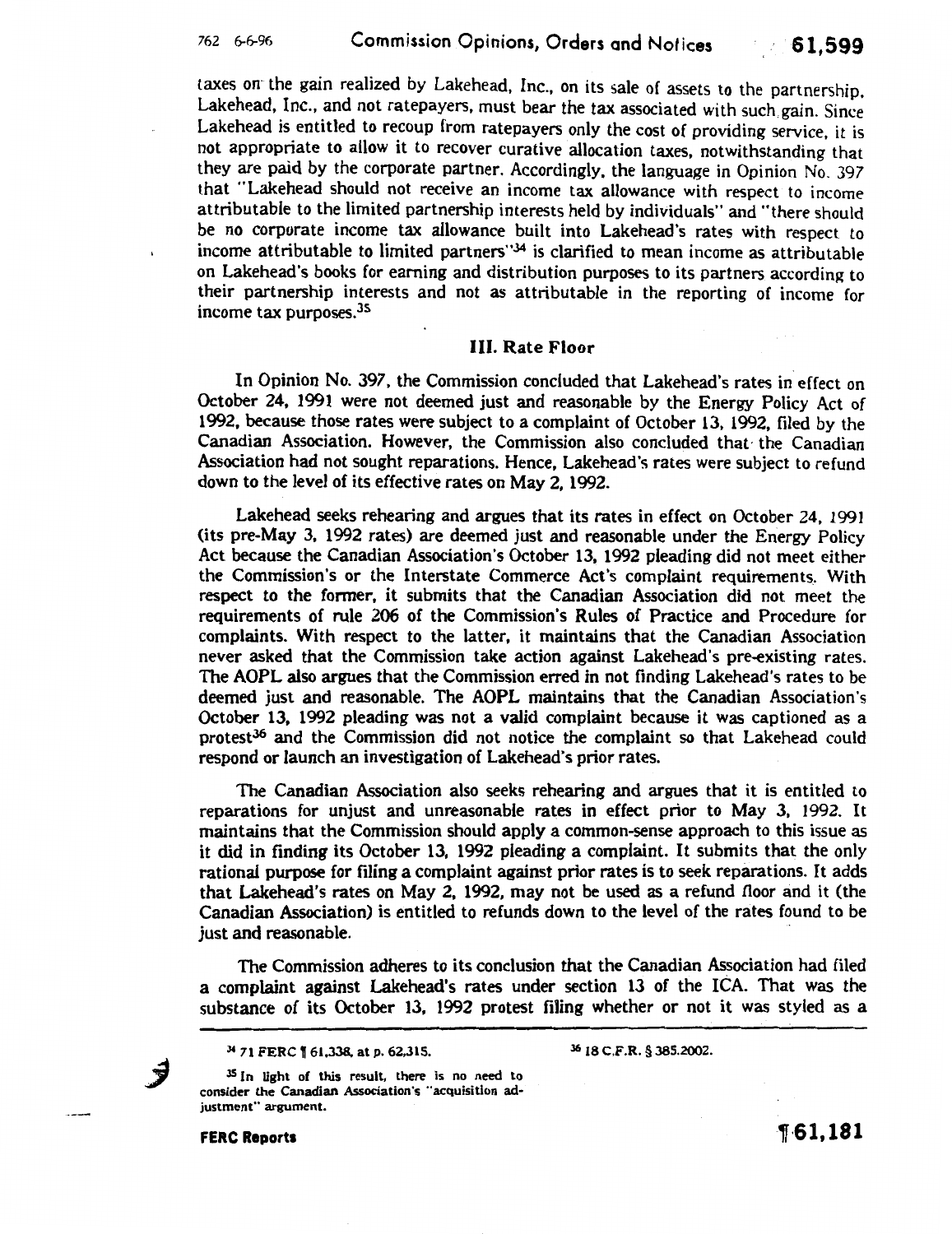$\mathbf{f}$ 

complaint or noticed. rule 206 of the Commission's Rules of Practice and Procedure does not require more than an allegation of the violation which the Canadian Association did. Section 2002's heading requirement is ministerial and the Canadian Association's protest was not rejected.

The Commission also adheres to its conclusion that the Canadian Association did not seek reparations for unlawful rates prior to May 3, 1992. The Canadian Association is in error that that would be the only rational purpose of a complaint under the ICA. Such a complaint would enable the Commission to lower Lakehead's rates to the lawful level prospectively, if that level were lower than its rates in effect May 2, 1992. Here. however, after the complaint was filed, Lakehead made a new rate filing (June 4, 1993) because of which Lakehead did not have to reduce its rates prospectively.<sup>37</sup>

#### IV. Natural Gas Liquids

In Opinion No. 397, the Commission concluded that Lakehead did not violate the ICA at this time by transporting natural gas liquids (NGLs) only for shippers who provide their own breakout storage tank (BOST) facilities at Superior, Wisconsin, because no potential shipper could make a reasonable request for NGL service, since there is no access for those shippers in Canada to the pipeline connecting with Lakehead. However, the Commission concluded that if shippers obtain access in Canada to Lakehead, it must ensure that their NGLs can move beyond Superior. Lakehead seeks clarification and, in the alternative, rehearing. The AOPL requests rehearing.

Lakehead asks that the Commission clarify that the advisory aspects of its decision are not meant to prevent Lakehead from presenting a full range of defenses in a future proceeding with respect to its obligation to provide NGL service. It states that the Commission need not reverse its current view of the statutory requirements, but that those issues should remain open for further argument if a concrete case is presented. It is concerned about Opinion No. 397's failure to address economic viability, which it maintains should be considered as part of the determination of whether Lakehead's response for service is made "upon reasonable terms and conditions, and without undue discrimination." $38$  In particular, it maintains that "[the clarification that is necessary is simply to provide an assurance that Lakehead can address requests for NGL transportation service on their merits and, if it determines that such service is not economically justified. can defend its refusal of service on all available grounds, without regard to any advisory language in Opinion No. 397."<sup>39</sup>

The AOPL requests that Opinion No. 397.with respect to Lakehead's future duty to provide BOST facilities be withdrawn because it is an advisory opinion. It claims that it is not sound administrative policy to resolve this issue in the absence of a concrete shipper/carrier dispute.

The Commission will not withdraw Opinion No. 397's discussion of Lakehead's future duty to provide BOST facilities. That issue was hotly contested and it is within the Commission's discretion to provide guidance with respect to its policy on the issue. However, the Commission clarifies that if and when a concrete dispute arises, Lakehead may request reconsideration of that policy on any ground which it elects to proffer.

<sup>37</sup> See 71 FERC **[61,338, at p. 62,319.** <sup>38</sup> Citing 71 FERC **[** 61,338, at p. 62,326.

<sup>9</sup> Request for Rehearing and Clarification at p. 46.

, 61,181

Federal Energy Guidelines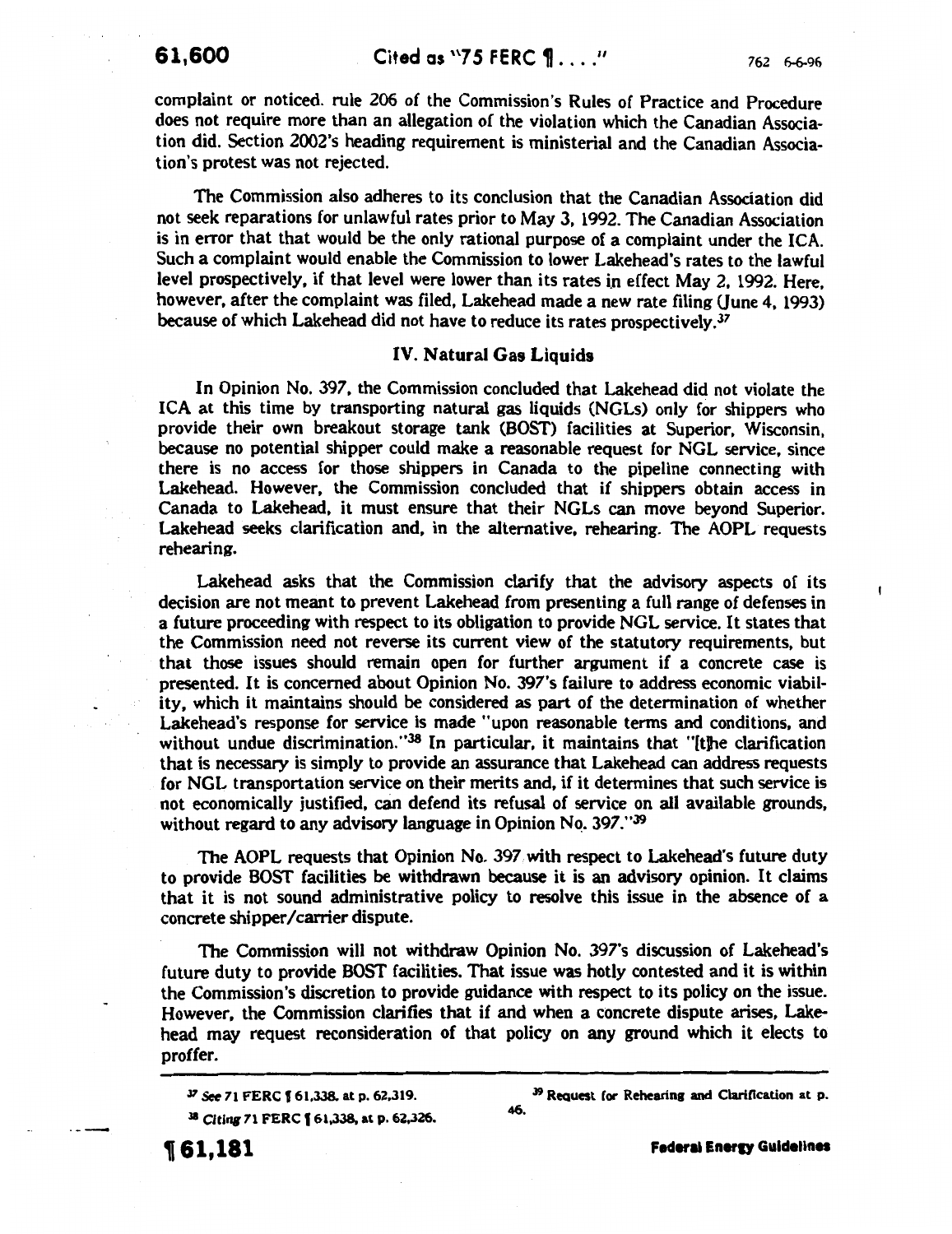Lakehead and the AOPL maintain that the Commission erred in concluding that Lakehead must provide or arrange for the provision of BOST facilities if shippers of NGLs without BOST facilities receive service in Canada for delivery to Lakehead. In brief, Lakehead and the AOPL argue that, in Opinion No. 397, the Commission exceeded its authority under that Act and failed to distinguish precedents. The essence of Lakehead's and the AOPL's arguments is that, under the ICA and the precedents, an oil pipeline is obligated only to provide those services that it holds itself out to perform to the public and that, here, it is holding itself out to provide NGL service only to those shippers that provide their own BOST facilities. The Commission adheres to its discussion in Opinion No. 397 and reiterates that a common carrier has a statutory duty to "provide physical facilities essential to a complete system," that "the BOST facilities are essential to completing Lakehead's system by filling a gap in the pipeline system," and that while Lakehead "can make reasonable and appropriate rules respecting the acceptance and transportation of traffic, ... those rules cannot ... vitiate ... [its] obligation to hold out service upon reasonable request [and thereby]... render its common carrier obligation a nullity and convert Lakehead into a private carrier for Amoco. "40

The cases referred to by Lakehead and the AOPL in their rehearing requests do not require a different result.<sup>41</sup> In *Chevron Pipe Line Co.*,<sup>42</sup> the Commission refused to order the pipeline to repair terminal facilities for barges as outside the Commission's jurisdiction. However, the Commission believes that terminal facilities are distinguishable from BOST facilities filling a gap in a system. The BOST facilities are the functional equivalent of missing pipe. In Chamber of Commerce of Demopolis, Ala. v. Southern Railway Co.,<sup>43</sup> the ICC found that the failure of the railroad to repair or replace a destroyed bridge and to resume transportation across the river was not a violation of its duty to furnish transportation upon reasonable request. However, there, the railroad continued to provide service, albeit not as satisfactory, for all customers on the discontinued line. There was no issue, as here, about providing service for one customer and not for others. In *Cooper Jarett, Inc. v. U.S.*<sup>44</sup> the court upheld the provision of flat car service with the shipper supplying the flatcar. The court agreed with the ICC's determination that the "obligations of the railroads to furnish transportation are limited by the extent of what they hold out to the shipping public in their tariffs, and further that the furnishing of services under the tariffs and as required by the Act did not occur until the flatcars or trailers were placed in the possession of the railroad for the purpose of being transported."<sup>45</sup> However, here, Lakehead wants to refrain from providing an instrumentality or facility essential to service after the NGLs are in its possession.<sup>46</sup> This would result in its violation of section 1(4)'s requirement that it provide transportation of NGLs upon reasonable request through its failure to provide "all instrumentalities and facilities of shipment and carriage" as required by section  $1(3).47$ 

<sup>40</sup>71 FERC I 61.338. at p. 62,325.

4 Z 64 FERC f 61,213 (1993).

47 Similarly, in response to Lakehead, Lakehead

 $\ddot{\phantom{a}}$ 

<sup>41</sup> The Commission will not discuss again those cases discussed in Opinion No. 397.

<sup>46</sup> It is noteworthy that, in fact, the railroads also provided a full service where it provided the flat car (the instrumentality) and the trailer (a container).